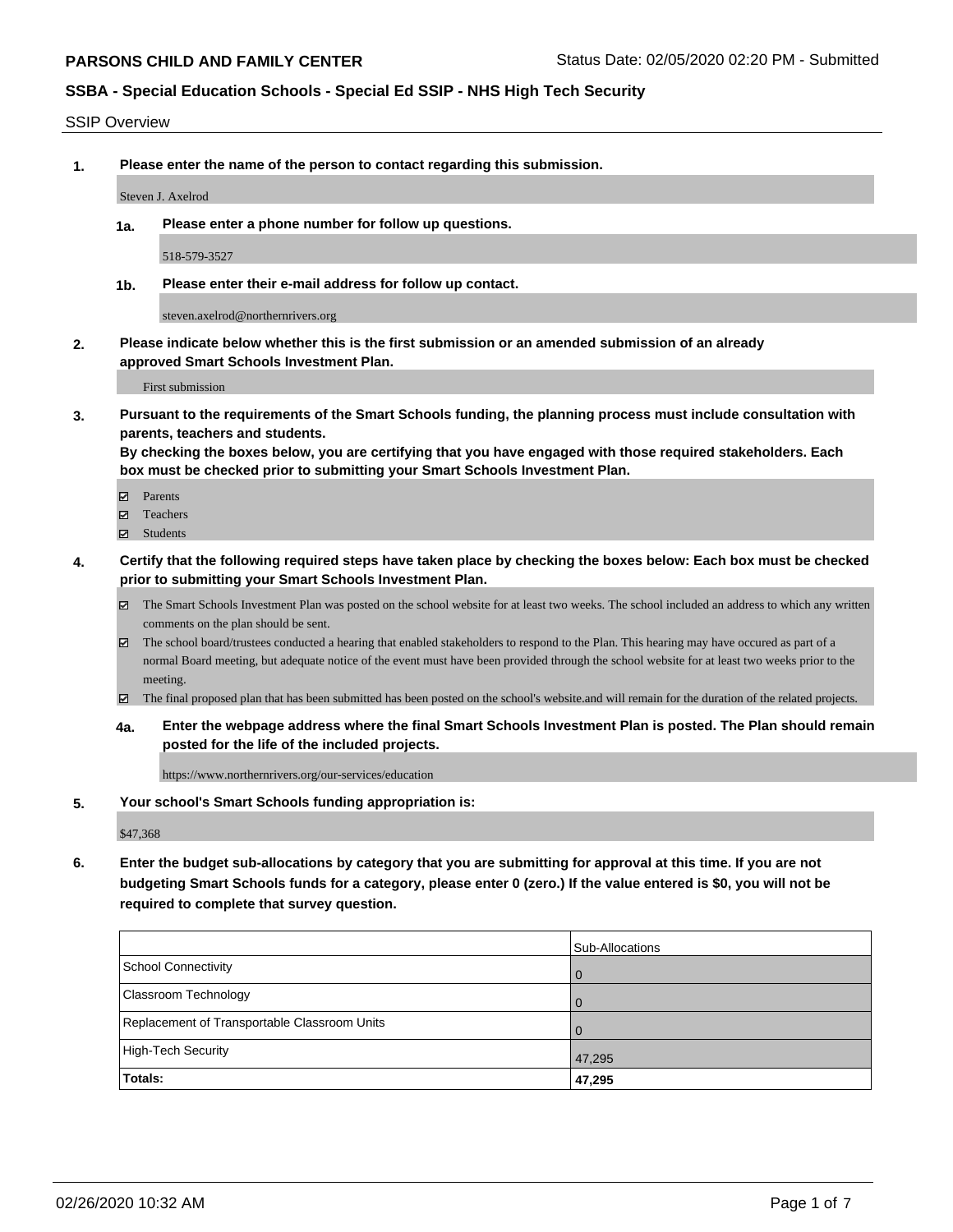School Connectivity

**1. Describe how you intend to use Smart Schools funds for high-speed broadband and/or wireless connectivity projects in school buildings.**

(No Response)

**2. Describe how the school plans to use digital connectivity and technology to improve teaching and learning.**

(No Response)

**3. Does your School Connectivity project require new construction or substantially altered space and result in capitalized cost in excess of \$100,000?**

(No Response)

**4. If you are submitting an allocation for School Connectivity complete this table. Note that the calculated Total at the bottom of the table must equal the Total allocation for this category that you entered in the SSIP Overview overall budget.** 

|                                            | Sub-Allocation |
|--------------------------------------------|----------------|
| Network/Access Costs                       | (No Response)  |
| Outside Plant Costs                        | (No Response)  |
| School Internal Connections and Components | (No Response)  |
| <b>Professional Services</b>               | (No Response)  |
| Testing                                    | (No Response)  |
| Other Upfront Costs                        | (No Response)  |
| <b>Other Costs</b>                         | (No Response)  |
| Totals:                                    | 0              |

**5. Please detail the type, quantity, per unit cost and total cost of the eligible items under each sub-category. This is especially important for any expenditures listed under the "Other" category. All expenditures must be eligible for tax-exempt financing to be reimbursed with Smart Schools funds. Sufficient detail must be provided so that we can verify this is the case. If you have any questions, please contact us directly through smartschools@nysed.gov. Add rows under each sub-category for additional items, as needed.**

| each type.<br>(No Response)      | (No Response)          | (No Response) | (No Response) | (No Response)     |
|----------------------------------|------------------------|---------------|---------------|-------------------|
|                                  |                        |               |               |                   |
| Repeat to add another item under |                        |               |               |                   |
| ∣type.                           |                        |               |               |                   |
| Select the allowable expenditure | I Item to be purchased | Quantity      | Cost per Item | <b>Total Cost</b> |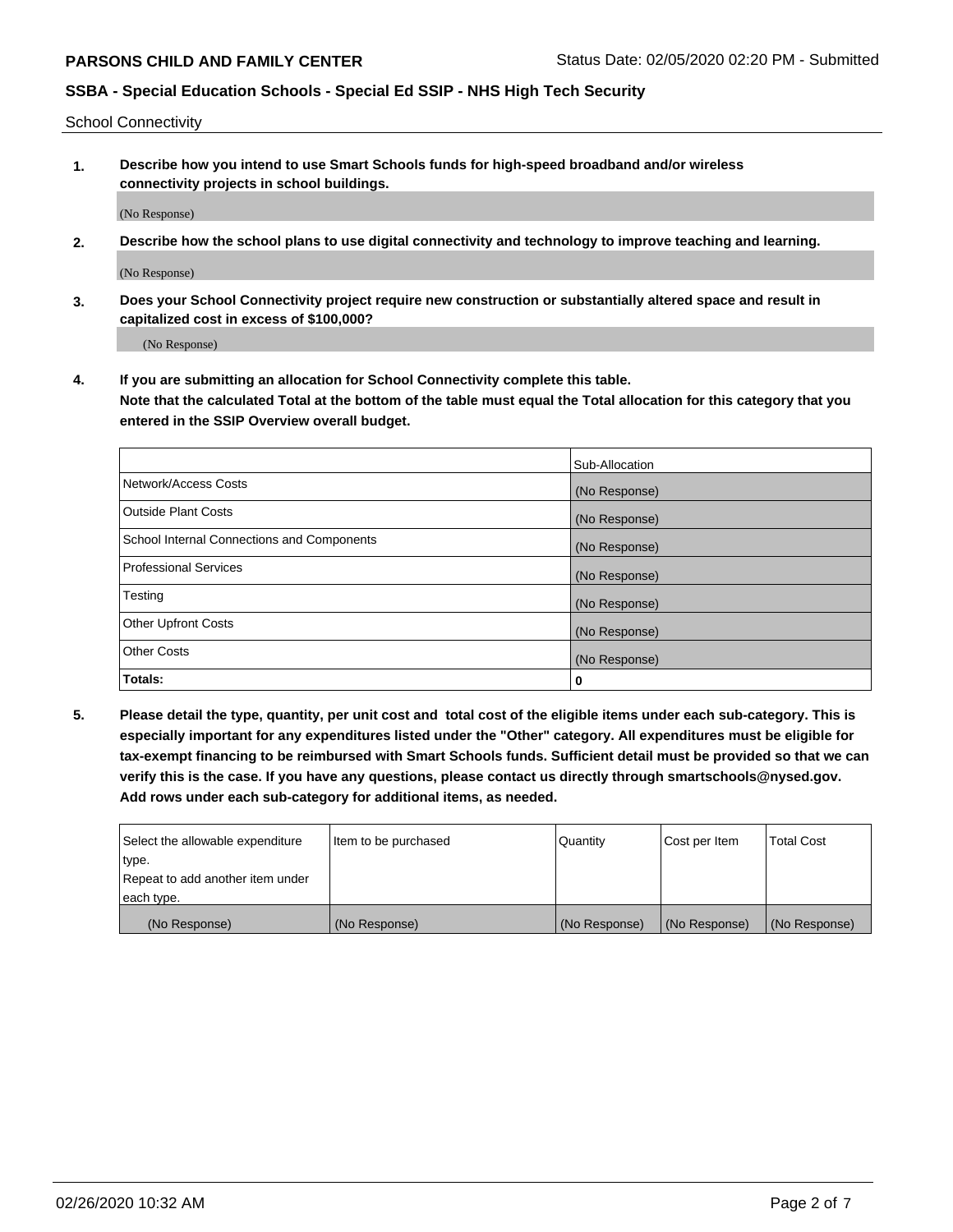Classroom Learning Technology Equipment (Devices)

**1. Describe the devices you intend to purchase and their compatibility with existing or planned platforms or systems.**

(No Response)

**2. Describe how the proposed technology purchases will improve teaching and learning inside or outside of the classroom.**

(No Response)

**3. To ensure the sustainability of technology purchases made with Smart Schools funds, schools must have a plan to maintain and support technology purchases reimbursed with Smart Schools funds. This sustainability plan should support recurring costs of use that are ineligible for Smart Schools funding such as device maintenance, technical support, Internet and wireless fees, maintenance of hotspots, staff professional development, building maintenance and the replacement of incidental items.**

By checking this box, you certify that the school has a sustainability plan as described above.

**4. Schools must ensure that devices purchased with Smart Schools funds will be distributed, prepared for use, maintained and supported appropriately. Schools must maintain detailed device inventories in accordance with generally accepted accounting principles.**

By checking this box, you certify that the school has a distribution and inventory management plan and system in place.

- **5. Schools must contact the SUNY/CUNY teacher preparation program that supplies the largest number of its new teachers to request advice on innovative uses and best practices at the intersection of pedagogy and educational technology.**
	- By checking this box, you certify that you have contacted the SUNY/CUNY teacher preparation program that supplies the largest number of your new teachers to request advice on these issues.
	- **5a. Please enter the name of the SUNY or CUNY Institution that you contacted.**

Not Applicable

**5b. Enter the primary Institution phone number.**

Not Applicable

**5c. Enter the name of the contact person with whom you consulted and/or will be collaborating with on innovative uses of technology and best practices.**

Not Applicable

**6. If you are submitting an allocation for Classroom Educational Technology, complete this table.**

**Note that the calculated Total at the bottom of the table must equal the Total allocation for this category that you entered in the SSIP Overview overall budget.**

|                          | Sub-Allocation |
|--------------------------|----------------|
| Interactive Whiteboards  | (No Response)  |
| <b>Computer Servers</b>  | (No Response)  |
| <b>Desktop Computers</b> | (No Response)  |
| Laptop Computers         | (No Response)  |
| <b>Tablet Computers</b>  | (No Response)  |
| <b>Other Costs</b>       | (No Response)  |
| Totals:                  | 0              |

**7. Please detail the type, quantity, per unit cost and total cost of the eligible items under each sub-category. This is especially important for any expenditures listed under the "Other" category. All expenditures must be capital bond eligible to be reimbursed with Smart Schools funds. If you have any questions, please contact us directly through**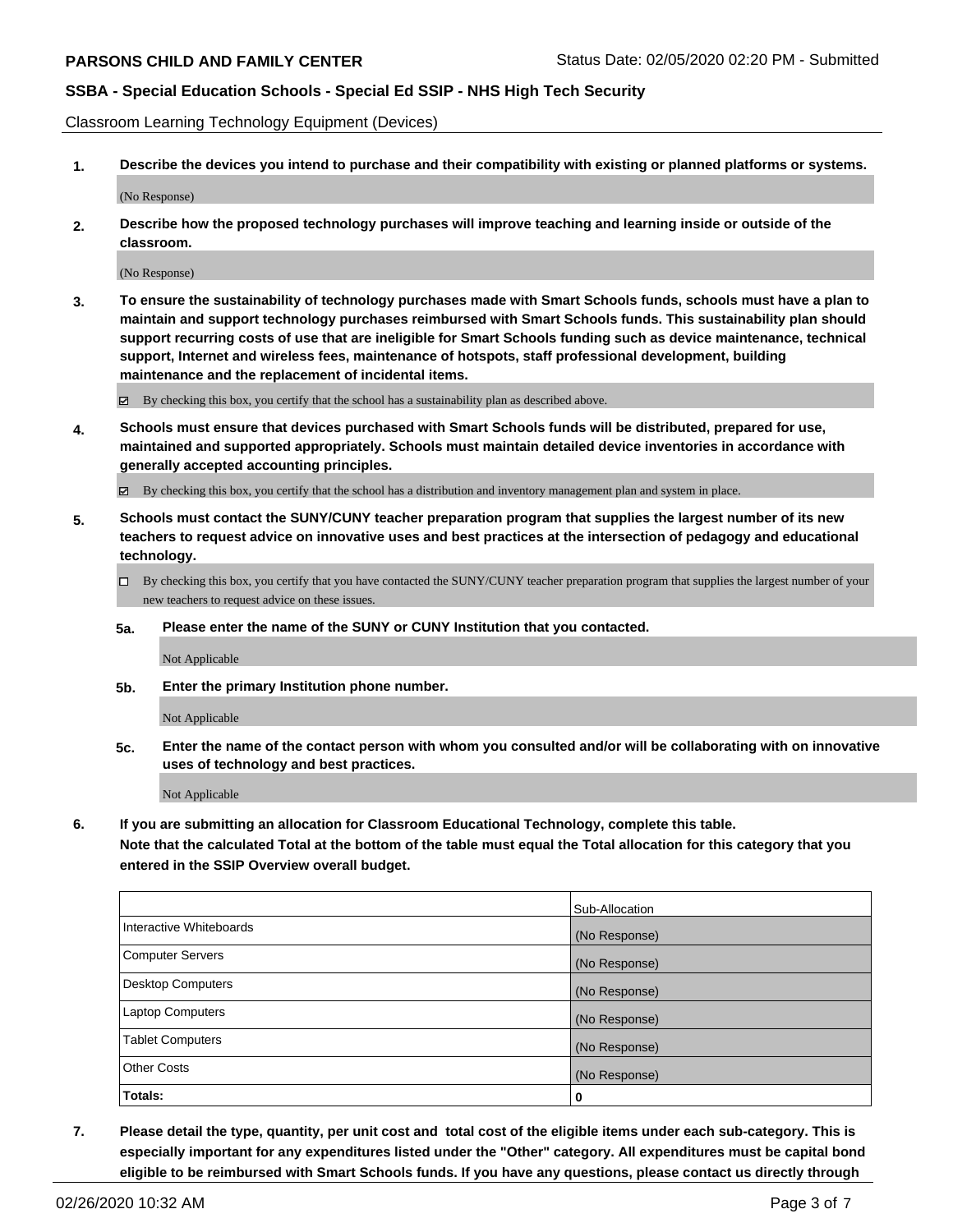Classroom Learning Technology Equipment (Devices)

# **smartschools@nysed.gov.**

### **Add rows under each sub-category for additional items, as needed.**

| Select the allowable expenditure | Item to be purchased | <b>Quantity</b> | Cost per Item   | <b>Total Cost</b> |
|----------------------------------|----------------------|-----------------|-----------------|-------------------|
| type.                            |                      |                 |                 |                   |
| Repeat to add another item under |                      |                 |                 |                   |
| each type.                       |                      |                 |                 |                   |
| (No Response)                    | (No Response)        | (No Response)   | l (No Response) | (No Response)     |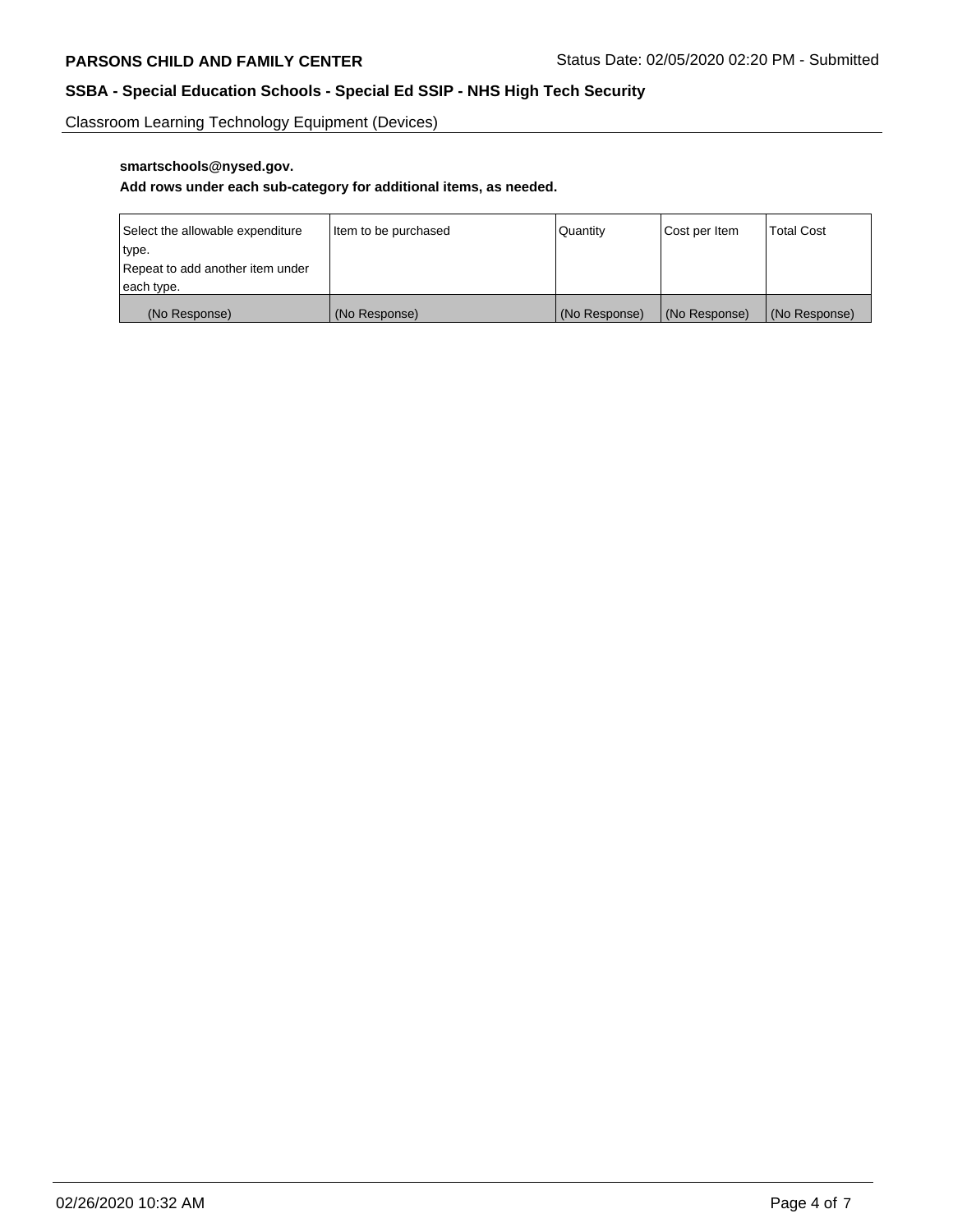Replace/Modernize Transportable Classrooms

**1. Describe the school's plan to construct, enhance or modernize education facilities to provide high-quality instructional space by replacing transportable classrooms.**

(No Response)

**2. Does your Classroom Trailer project require new construction or substantially altered space and result in capitalized cost in excess of \$100,000?**

(No Response)

**3. If you have made an allocation for Replace Transportable Classrooms, complete this table. Note that the calculated Total at the bottom of the table must equal the Total allocation for this category that you entered in the SSIP Overview overall budget.**

|                                                | Sub-Allocation |
|------------------------------------------------|----------------|
| Construct New Instructional Space              | (No Response)  |
| Enhance/Modernize Existing Instructional Space | (No Response)  |
| Other Costs                                    | (No Response)  |
| Totals:                                        | 0              |

**4. Please detail the type, quantity, per unit cost and total cost of the eligible items under each sub-category. This is especially important for any expenditures listed under the "Other" category. All expenditures must be capital bond eligible to be reimbursed with Smart Schools funds. If you have any questions, please contact us directly through smartschools@nysed.gov.**

**Add rows under each sub-category for additional items, as needed.**

| Select the allowable expenditure | Item to be purchased | Quantity      | Cost per Item | <b>Total Cost</b> |
|----------------------------------|----------------------|---------------|---------------|-------------------|
| 'type.                           |                      |               |               |                   |
| Repeat to add another item under |                      |               |               |                   |
| each type.                       |                      |               |               |                   |
| (No Response)                    | (No Response)        | (No Response) | (No Response) | (No Response)     |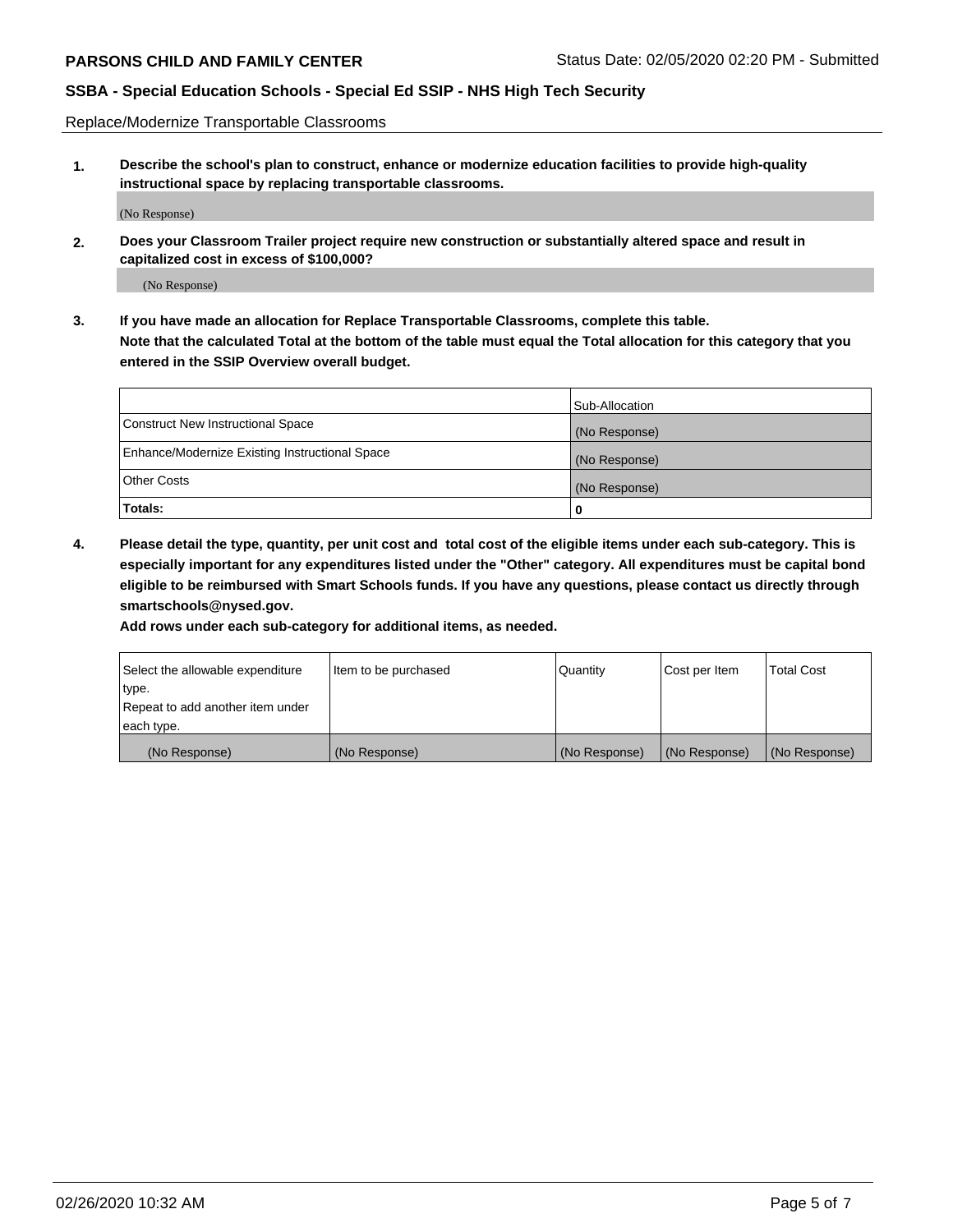#### High-Tech Security Features

### **1. Describe how you intend to use Smart Schools funds to install high-tech security features in school buildings and on school campuses.**

Neil Hellman School is certified as a special education facility by the NYS Education Department. The school serves residential and day students with serious emotional, behavioral, and learning challenges. While the security and safety of our students, staff, and community have always been a priority at NHS, we believe that security cameras will enhance our capability to protect everyone at school and on school grounds. And, despite intensive staffing ratios, and intensive staff training, we have students who wander and sometimes run away from school. Strategically placed cameras will provide us with the capability to more quickly locate and secure the safety of those students.

Based on the recommendations from our Educational Technology Committee, funds will be used to purchase security cameras (High-Tech Security category) that will monitor building internal and external doors and hallways in the building and school grounds. Cameras will be placed in all vulnerable areas inside and outside the school to monitor and limit outsiders entering the building or to detect unwanted disturbances. The camera system will include internal and external cameras connected to the fiber backbone and core network, utilizing Category 5 cable. No new construction or conduits will be required, as cables will be threaded behind existing walls and through ceilings access. No electric power is needed, as cameras will be powered via the network. The Category 5 cables will be installed and tested by a licensed electrician. Project execution is planned for 2020, contingent upon state approval of the release of funds.

Security cameras will seamlessly integrate with another 2020 planned initiative to increase safety and security at the school. We plan to redesign the school's front entrance and lobby, which will transform underused space by creating a new reception office and waiting area, providing a more welcoming environment to school visitors. This area will be secured by swipe-access controlled doors to enhance security.

All equipment for this project will be purchased through an existing New York state contract. Technical support and cabling services will be provided by New England Systems & Software (NESS), who has been under contract with us for almost 15 years; to provide a wide range of systems integration services ranging from design and budgetary planning through installation to ongoing IT support and maintenance.

#### **2. Does your High-Tech Security project require new construction or substantially altered space and result in capitalized cost in excess of \$100,000?**

No

**3. If you have made an allocation for High-Tech Security Features, complete this table.**

**Note that the calculated Total at the bottom of the table must equal the Total allocation for this category that you entered in the SSIP Overview overall budget.**

|                                 | Sub-Allocation |
|---------------------------------|----------------|
| Electronic Security System      | 47,295         |
| <b>Entry Control System</b>     | l O            |
| Approved Door Hardening Project | l 0            |
| <b>Other Costs</b>              |                |
| Totals:                         | 47,295         |

**4. Please detail the type, quantity, per unit cost and total cost of the eligible items under each sub-category. This is especially important for any expenditures listed under the "Other" category. All expenditures must be capital bond eligible to be reimbursed with Smart Schools funds. If you have any questions, please contact us directly through smartschools@nysed.gov.**

**Add rows under each sub-category for additional items, as needed.**

| Select the allowable expenditure                   | Item to be purchased                                                | Quantity | Cost per Item | <b>Total Cost</b> |
|----------------------------------------------------|---------------------------------------------------------------------|----------|---------------|-------------------|
| type.                                              |                                                                     |          |               |                   |
| Repeat to add another item under                   |                                                                     |          |               |                   |
| each type.                                         |                                                                     |          |               |                   |
| Main Entrance Electronic<br><b>Security System</b> | AXIS P3717-PLE four-in-one Network<br>camera with 4 variable lenses | l 9      | 1.309         | 11.781            |
| Main Entrance Electronic<br><b>Security System</b> | AXIS T94N01D Pendant Kit                                            |          | 86            | 602               |